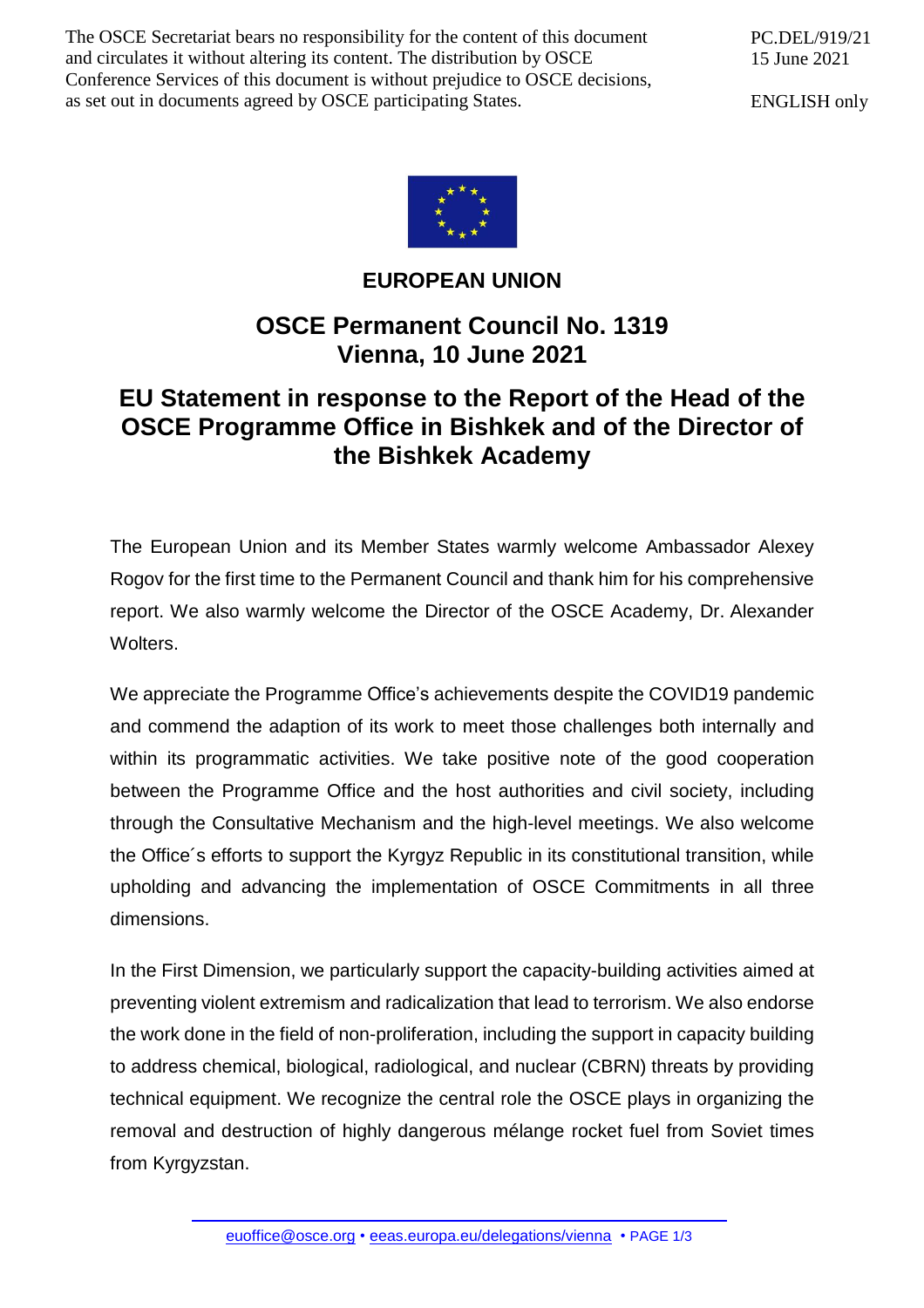In the Second Dimension, the EU supports the Programme Office's activities related to facilitating digitalization, combating corruption and money laundering, as well as promoting green economy. In addition, we take positive note of the Office's comprehensive activities in facilitating cross-border trade – an activity particularly important in light of the recent border tensions.

With regard to the Third Dimension, we highly welcome the activities related to judicial, electoral, and penitentiary reform including torture prevention, as well as those aimed at combating trafficking in human beings. We also appreciate the Programme Office´s efforts to advance legal reforms and transparent administrative procedures and we call on the Office to continue them.

The EU welcomes the continued support provided by the Programme Office to strengthen democratic institutions and electoral processes. We particularly appreciate the capacity-building activities for members of the election commission and the information initiatives for an inclusive participation of voters in elections. We place trust in the Kyrgyz Republic to implement the recommendations recently published by ODIHR after the election and referendum monitoring earlier this year. The constitutional reform must not be at the expense of human rights and fundamental freedoms.

We commend the Programme Office for advancing women´s participation in all aspects of comprehensive security. Building upon the introduction of the quota for women in local councils in 2019, the Office has had a significant impact in promoting women's political participation through the training it provided for female candidates. We join those in Kyrgyzstan and beyond in commending this success. We also appreciate the capacity building the Office has facilitated for key ministries and major State actors tasked with the implementation of the National Action Plan on Gender Equality and UN Security Council Resolution 1325.

The OSCE Academy is a flagship project for the OSCE. It is developing to become a full-fledged regional centre for higher education and research. We take positive note of this progress. The Academy's recent scientific productivity and international outreach have been remarkable. We welcome the introduction of the Bachelor and PhD programmes and are pleased to hear that the Academy was able to transition to